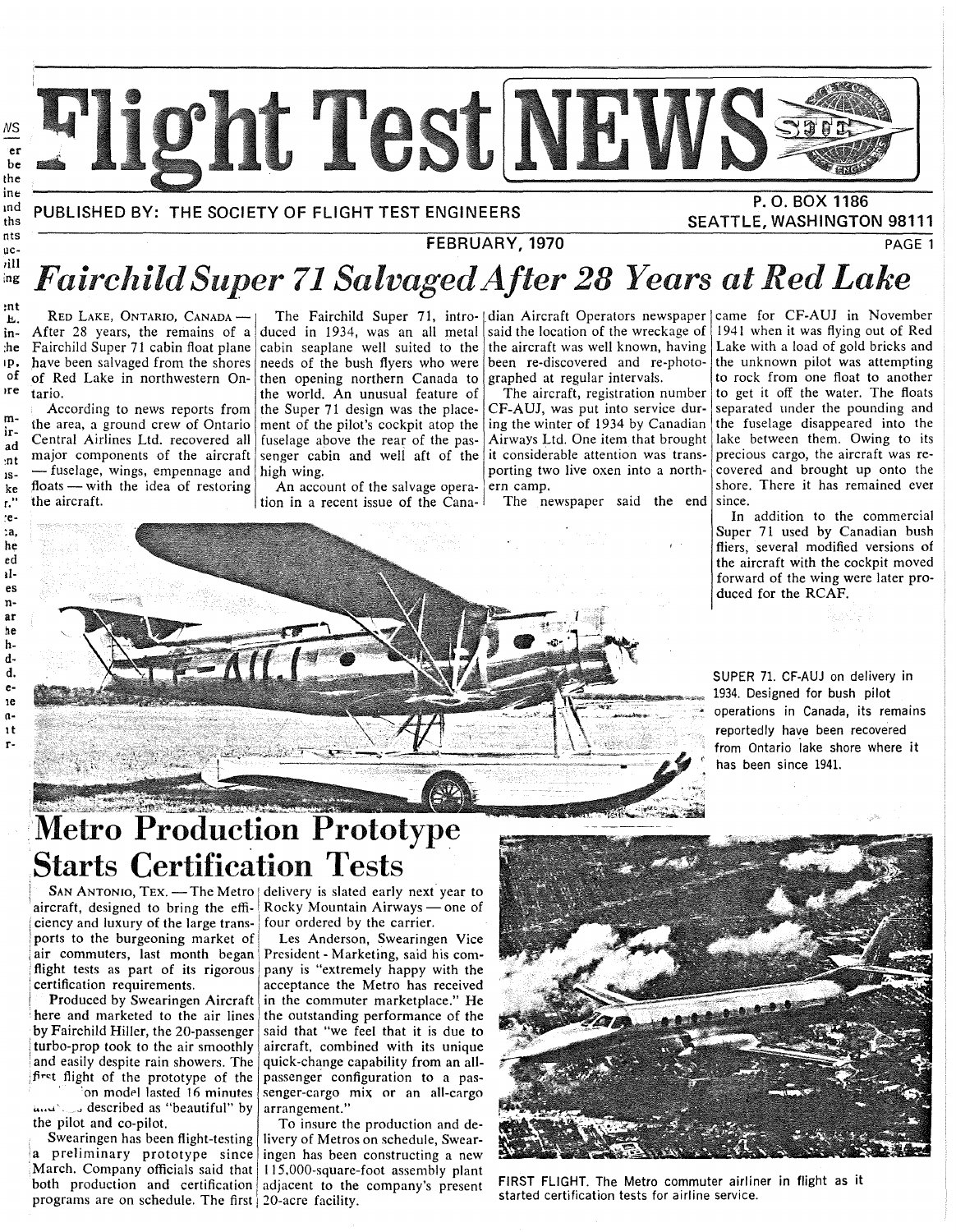## **747 Passenger Load Cleared Quickly** In

.c;mergency evacuation tests of the Boeing 747. passenger cabin have been completed, with 499 persons leaving the test airplane in a darkened hangar in 90 seconds, using only four of the superiet's 10 emergency exits.

Witnesses said the tests were convincing proof of the airliner's superior design for passenger safety.

Carried out in compliance with federal aviation regulations, the tests were conducted in the Flight Center hangar at Boeing Field last weekend.

Test subjects, volunteers from clubs and' service organizations, comprised a cross section of the population, from oldsters to· youngsters. Each was identified for engineering photographic records by a yellow number on a green vest.

Results of the tests were recorded by infra-red photography.

The Federal Aviation Administration requires that the tests be carried out in darkness using only the airplane's emergency lighting, battery-powered units available even when all the airliner's normal electric systems are inoperative.

The 747 is equipped with a total of 10 double-width doors for emergency evacuation, but only five can be used in the tests, which simulate unusually stringent conditions. In both 747 evacuation tests, one of the five slides was inoperable.

Different people were used for each test.

, First 747s to go into service will carry 370 passengers, and the maximum service capacity of a 747 contemplated to date by any airline is 450 passengers. Thus the results of the tests prove conclusively that the airplane more than meets evacuation requirements for FAA certification.

The test also aimed at determining the maximum number of passengers which could evacuate the 747 using five exits, as very- high- density seating has been considered for some future 747 airline applications.



"Passengers" used inflatable slides for evacuation.



pected from that type of service. duced, increasing payload. Montreal carrier is using Boe-

737s specially equipped and certified for operation on gravel and unimproved runways.

Nordair now serves airports at Fort Chimo, Great Whale River, Hall Beach and Resolute Bay-the latter 600 miles north of the Arctic Circle.

Roger W. Morawski, Nordair general manager-maintenance, engineering and supply, said the service started without any of the anticipated problems. "We expected some difficulties, the usual 'first flight bugs,'" he said. "But this gravel runway service has pleased everyone by being trouble-free."

The two jet engines on the 737 have been routinely inspected after each gravel field operation, and have shown no damage. The major modifications to the aircraft-a pleased by passenger reaction to gravel deflector on the nose wheel modern jet service in remote comgravel deflector on the nose wheel modern jet service in remote com-<br>and a vortex dissipator mounted munities. "Housewives in Fort and a vortex dissipator mounted<br>below each engine-have proved below each engine-have proved Chimo no longer feel out of touch<br>effective. with the world," Morawski re-

"unusually light" snow year in they can leave the far reaches of Canada's Far North. "At Fort the North and be in Montreal in Chimo, for instance, we are operat- two hours-or in Miami in six ing off a loose-gravel runway that hours-gives them peace of mind is about 40 per cent bare. We've never before possible."<br>"I, to date, no evidence of engine. Nordair is offering.

Canada's Nordair, Limited, has sites 500 to 600 miles away have begun jet service to remote Arctic been changed to include unpaved communities, reporting it has met fields at only half that distance. with none of the problems ex-The required fuel load is hence re-

Nordair has been especially



A Boeing twinjet recently made 25 landing/takeoff sequences on the secondary gravel runway at Lake Hav-

with the world," Morawski re-Morawski said it has been an ported. "Just the knowledge that two hours---or in Miami in six

Nordair is offering 737 service ris ingestion nor any structural three times a week to Frobisher<br>Eay, one flight weekly through Bay, one flight weekly through The ability of the Nordair 737 to Fort Chimo and one flight per use unpaved runways has improved week continuing to Resolute Bay. ~ational payloads. F1ight plans A weekly flight also is operated to



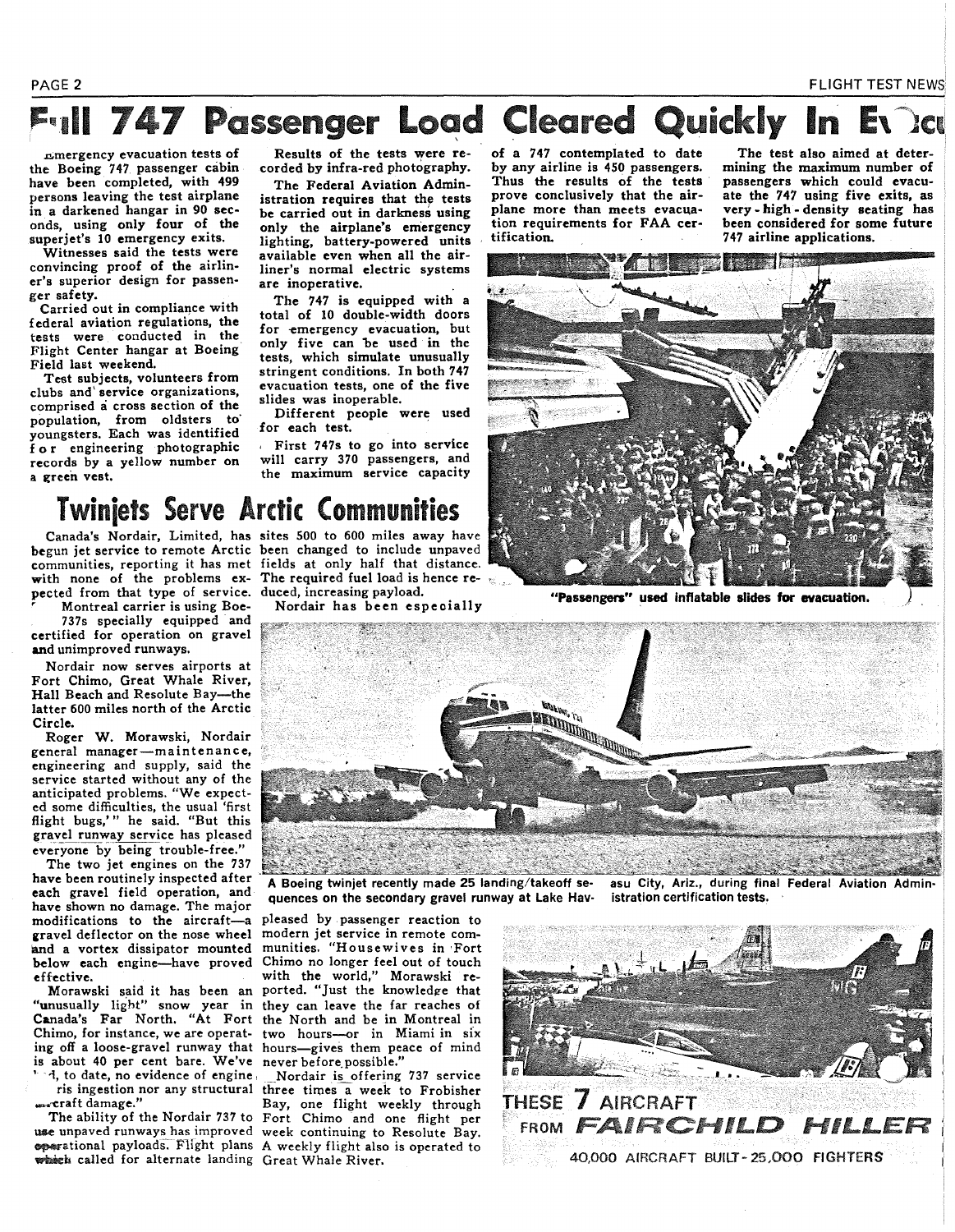WS FLIGHT TEST NEWS

Tests

Thirteen stewardesses, the normal cabin crew complement of the 747, were in the airplane to supervise passenger movement in the tests. The cabin ate tendants, representing six airlines, were trained in the emergency procedures for the superjet, as was the flight crew of. three.

Of the. "passengers" in the airplane, 412 were seated in the main passenger deck seats and 8 in the upper deck lounge. The remainder were on platforms outside the emergency exits not in use for the tests. As the test proceeded, those on the platforms entered the cabin and joined the orderly and swift movement to the exits.

Fragment<br>
Integrals on<br>
Integrals of the same<br>
Integrals of the same<br>
Integrals of the same<br>
Integrals of the same<br>
Integrals of the same<br>
Integrals of the same<br>
Integrals of the same<br>
Integrals of the same<br>
Integrals of t i<br>india<br>i Cabin attendants and flight crew reported that the flow was smooth and the exit rapid through the doors and down the slides two abreast. Movement along the length of the cabin was made without difficulty using the two aisles.

I ll

'Y of the test "passengers" ·h. .ever flown in an airliner and, few, if any, had seen the interior of the 747 before. They were briefed by cabin attendants after being seated, just as airline passengers are briefed before a flight. Emergency instruction cards such as those in airline seatbacks were also provided. Cabin windows were blacked out and the "passengers" did not<br>know which exits would not be used.

I know which exits would not be<br>used.<br>Outside, in the illumination of<br>emergency lights, FAA officials,<br>airline representatives and Boe-<br>ing test conductors and observ-<br>ers watched the slides inflate. Outside, in the illumination of emergency lights, FAA officials, airline representatives and Boeing<br>
er:<br>
au<br>
do<br>
se: The Unitside, in the Illumination of<br>
emergency lights, FAA officials,<br>
airline representatives and Boe-<br>
ing test conductors and observers watched the slides inflate automatically as soon as the doors were opened. Then "passengers" streamed down the slides to the floor of the hangar where, in compliance with FAA requirements, they made their way clear of the end of the slide without assistance from Boeing personnel.

The 747's main passenger deck is 16 feet above the ground, and Boeing physicians and registered nurses were on hand in case of need.

LI <sup>3</sup>. Fairchild Hiller aircraft<br>we major attraction at the N major attraction at the National Air Exposition. Visible here are the P-47 Thunderbolt, F-105 Thunderchief, The number 2 plane is scheduled to fly in January.<br>
AC-119K Gunship, C-123K Provider and<br>
FH-227 Friendship. Present but<br>
FH-227 Friendship. Present but<br>
Test fecam. At ease, for the moment, are B/N<br>
and Test Pilot Bill Ra



PROTOTYPE. Testing of an F-105 Thunderchief equipped with the new T-Stick II advanced automatic bomb delivery system is underway at the Air Force Armament Development and Test Center at Eglin AFB, Fla. A "saddleback" atop the fuselage from the cockpit to the vertical fin houses the avionics. The T-Stick II system will enable the versatile F-105 to locate and strike targets accurately under all weather conditions.

### LONG ISLAND CHAPTER HOSTS DINNER MEETING

chapter back in June of 1969 by establishing the ton, New Yoir. momentum and interest necessary for a successful chapter. SFTE Wichita Chapter

Mr. Thomas Kastner was the featured guest speaker December 1969, Meeting News and discussed the concept, evolution, and use of the The Wichita Chapter met on December 3, at the



hidden among the others, the FH-1100 John McDonnell (1) and Test Pilot Bill Rasmussen grams for the new economy version Model 24C and Test Pilot Bill Rasmussen grams for the new economy version Model 24C and the incorporat

Navy Preliminary Evaluation (NPE) in the development of Naval aircraft. Mr. Kastner is eminently qualified in this field having participated as a test pilot in numerous A steak and lobster dinner meeting was held 19 NPE's while serving as a Commander in the U.S. Navy<br>November at the Villa Pace, Smithtown, New York, at the Naval Air Test Center. The duties and reponsi-November at the Villa Pace, Smithtown, New York. at the Naval Air Test Center. The duties and responsi-<br>This meeting was especially significant in that it was bilities of the NPF Team were described from the This meeting was especially significant in that it was bilities of the NPE Team were described from the the first following acceptance of the Long Island Chap-<br>team's via property and illustrated the detailed pre-planthe first following acceptance of the Long Island Chap- team's viewpoint and illustrated the detailed pre-plan-<br>ter into the National Society of Flight Test Engineers, ning peeded to provide a comprehensive aircraft evaluter into the National Society of Flight Test Engineers. <sub>ning needed to provide a comprehensive aircraft evalu-<br>Celebration of this event was marked by a formal ation in just two weeks. Mr. Kastner now works for</sub> Celebration of this event was marked by a formal ation in just two weeks. Mr. Kastner now works for<br>sign-in of the Charter Members of the Long Island Crumman and beads the company's efforts in managing sign-in of the Charter Members of the Long Island Grumman and heads the company's efforts in managing<br>Chapter and designation of Mr. W. Dodson as Founder the use of the Automated Telemetry Station, a new Chapter and designation of Mr. W. Dodson as Founder the use of the Automated Telemetry Station, a new multi-million dollar flight test facility, located at Calver-

Public Library with a total attendance of 30 engineers, 3 of which are SFTE members. The speaker for the evening was Hank G. Beaird, experimental test manager at Lear Jet. His topic was First Flights of Experimental Air craft which have included among others, the F84H, the F105B, and the Lear Jet Model 23. Hank presented some fascinating anecdotes and rather unusual aeronautical experiences which he encountered as a *test*  pilot at Edwards Flight Test Center.

Next month, Cornell Slivinsky, Program Manager for the new Gates Twinjet Helicopter (photo enclosed) will present a lecture on the preliminary design and performance engineering currently underway at Lear Jet.

### CURRENT TOPICS OF INTEREST

- I. The Cessna 500 Fanjet is currently involved in a Part 25 Certification Program having flown its first flight on the number 1 airplane September IS, 1969.
- while preparing for test flight in EA-6B. the transcontinental Model 25C in the near future.